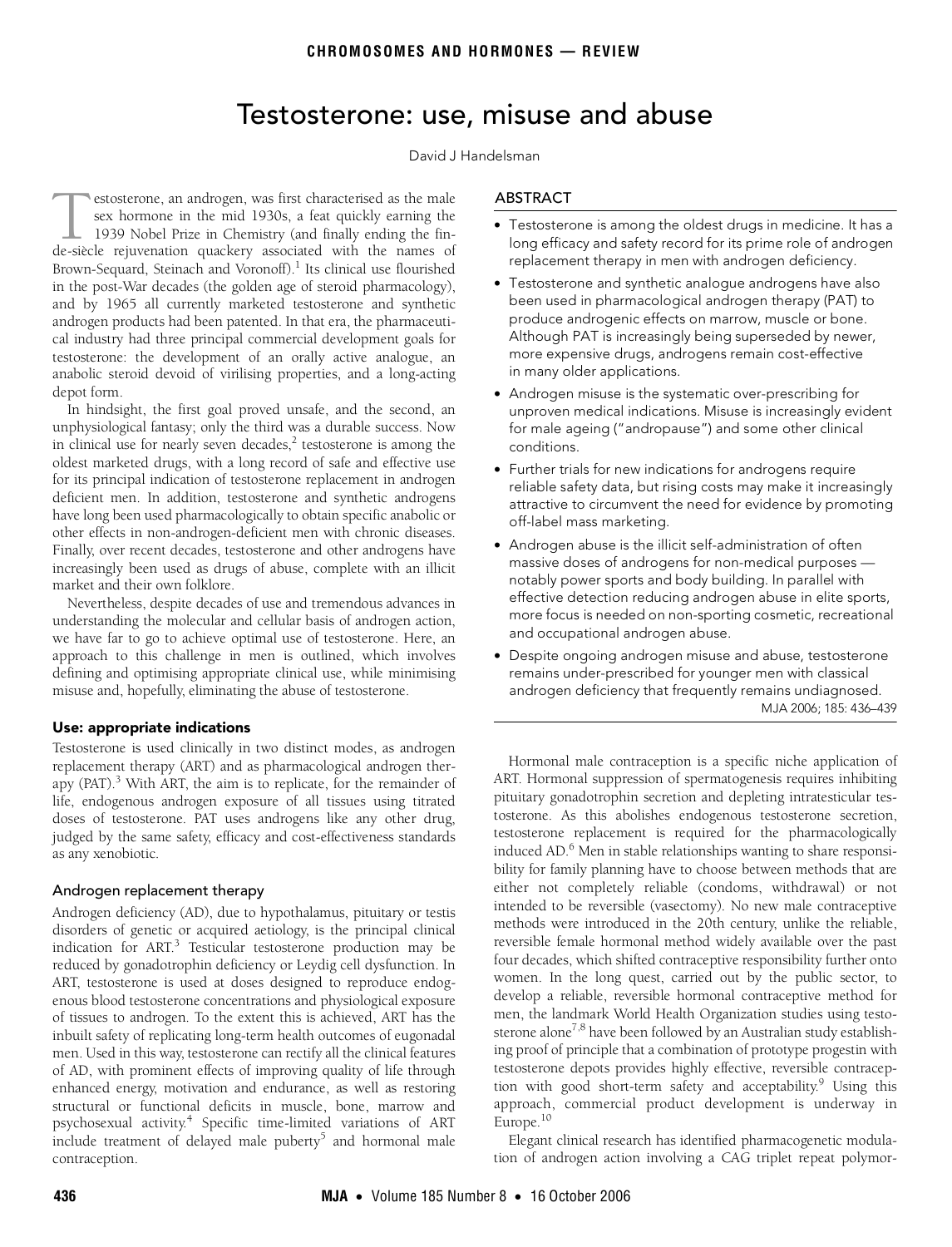phism in the human androgen receptor, so that tissue sensitivity to both endogenous and exogenous testosterone is inversely correlated with length of the polyglutamine stretch.<sup>11</sup> This may contribute to explaining individual and population differences in susceptibility to androgen-dependent diseases, as well as guiding individual titration of testosterone dosage in ART — the latter consistent with recent evidence that men have widely different but individually consistent blood testosterone thresholds for androgen effects, $12$  which change slowly with age.<sup>[13](#page-3-13)</sup>

Recent Danish data linkage studies identified dramatic underdiagnosis of Klinefelter syndrome, an archetype of AD and its most frequent cause. Only about 25% of men with this syndrome are ever diagnosed during life,<sup>14</sup> depriving many men of effective treatment that enhances quality of life and may prevent their lifelong drift into poorer health and low socioeconomic status. These studies also imply that most men never undergo a full genital examination by a doctor during their lifetime,<sup>15</sup> in stark contrast with women  $\frac{1}{x}$ facet of the neglect of male reproductive health as a whole.<sup>16</sup>

European population-based record linkage studies of men with Klinefelter syndrome also provided the first robust definition of lifetime health outcomes for androgen-deficient men.<sup>15</sup> Significantly reduced death rates from prostate cancer and ischaemic heart disease were balanced by increased deaths due to non-cardiac vascular and genitourinary disease, bone fracture and cancer, as well as excess hospitalisations.<sup>17,18</sup> In addition to the profound impacts of AD that do not precipitate hospitalisation or death, these findings outline numerous benefits in providing effective delivery of ART in conditions characterised by lifelong AD, which impoverishes the quality of life without shortening it.<sup>[15](#page-3-15)</sup>

#### Pharmacological androgen therapy

PAT uses androgens without a priori regard to dose or class, aiming to achieve salutary androgen effects in men with chronic disease.<sup>1</sup> Many traditional PAT indications are now relegated to second-tier roles, having been overtaken by newer, more expensive drugs. As an adjunctive therapy, PAT would ideally improve survival by changing the natural history of underlying fatal disease — which has not yet been proven for any disease. Therefore, the objectives of PAT are limited to improving quality of life, and morbidity benefits have been proven in many settings. These include:

• anaemia due to marrow failure (maintaining haemoglobin, reducing transfusion requirement) or renal failure (augmenting and saving on erythropoietin);

- chronic respiratory or cardiac failure (quality of life, symptoms);
- steroid-dependent autoimmune disease (improving muscle and bone, symptoms);
- AIDS wasting (muscle gain, symptoms);
- preventing attacks of hereditary angioedema or urticaria; and
- palliating terminal breast cancer.<sup>19</sup>

Further controlled clinical studies are warranted to evaluate the safety, efficacy and cost-effectiveness of PAT in speeding rehabilitation from severe catabolic injury (burns, critical illness or major surgery) and chronic organ failure states for which there is promising but inconclusive evidence.

Key considerations for clinical research in PAT include distinguishing the mood-elevating properties of androgens. Testosterone has modest, positive psychological effects in most treated men and was one of the first antidepressants.<sup>20</sup> At high doses, a small minority of normal men become hypomanic.<sup>21</sup> In the context of PAT, such mood-elevating effects may non-specifically enhance quality of life without affecting the underlying disease,  $22-24$  $22-24$  rather like pharmacological glucocorticoid therapy used as a terminal palliative. This underlines the necessity for randomisation and placebo controls in future studies of adjuvant PAT. Nevertheless, even as new, expensive drugs overtake older indications, androgens may retain roles either for new adjuvant indications or because of their competitive cost-effectiveness.<sup>2</sup>

### Misuse: prescribing for unproven indications

Systematic over-prescribing of androgens for unproven medical indications constitutes androgen misuse. Inevitably, the boundary between enthusiastic advocacy for novel but unproven use and misuse is vague, although either end of that spectrum would be readily recognisable. In the absence of any safe and effective indications, marketing by single-issue clinics and societies, sometimes with covert pharmaceutical industry support, may generate pressure for systematic over-prescribing. This may either be outside existing independent safety and efficacy guidelines or be related to "elastic guidelines", created to cater to ill-informed consumer demand. Areas of possible androgen misuse in men in Australia include increasing prescriptions of testosterone for "andropause" before there is convincing safety or efficacy evidence, as well as excessive androgen prescribing for men with HIV but without AIDS wasting.

### Male ageing

While blood testosterone concentrations decline slowly (about 1% per year) from midlife onwards, the clinical significance of so-called andropause remains unclear and contentious.<sup>1</sup> The risks and benefits of testosterone treatment in older men with only age-related functional decreases in blood testosterone differ markedly from those pertaining to younger men with gonadal disorders.

Firstly, the desired benefits are often misdirected, with older men seeking treatment prompted mostly by age-related decline in sexual (mainly erectile) function. Yet, erectile dysfunction has predominantly a neurovascular rather than hormonal aetiology, with testosterone unlikely to rectify such sexual dysfunction. Secondly, the background rates of cardiovascular and prostate disease are higher, so that even small increases in these adverse outcomes may negate quality-of-life benefits of androgen supplementation.

Ultimately, the balance of risk and benefit for testosterone treatment of older men can only be determined reliably by suitably powered, prospective placebo-controlled randomised controlled trials. A recent Institute of Medicine report noted that the existing efficacy evidence was so equivocal that it could not even recommend large-scale clinical trials without better short-term (about 1 year) evidence of efficacy (currently being commissioned).<sup>26</sup> The definitive answers are at least a decade away.

In the interim, in the United States, sales of testosterone have increased 20-fold since  $1990$ ,<sup>[27](#page-3-26)</sup> whereas population-adjusted sales have remained virtually unchanged in Europe, Asia and Australia.<sup>28</sup> This radical dichotomy presumably reflects the effect of direct-topublic drug marketing in the US for a drug with literal sex appeal. Australia was the first country to develop national prescribing guidelines specifically geared towards restraining testosterone prescribing for andropause, when the Pharmaceutical Benefits Scheme adopted the best-practice recommendations developed by the Endocrine Society of Australia[.29](#page-3-28) A pharmaco-epidemiological analysis of androgen prescribing patterns in Australia revealed gradual increases nationally in androgen prescribing, but with specific peaks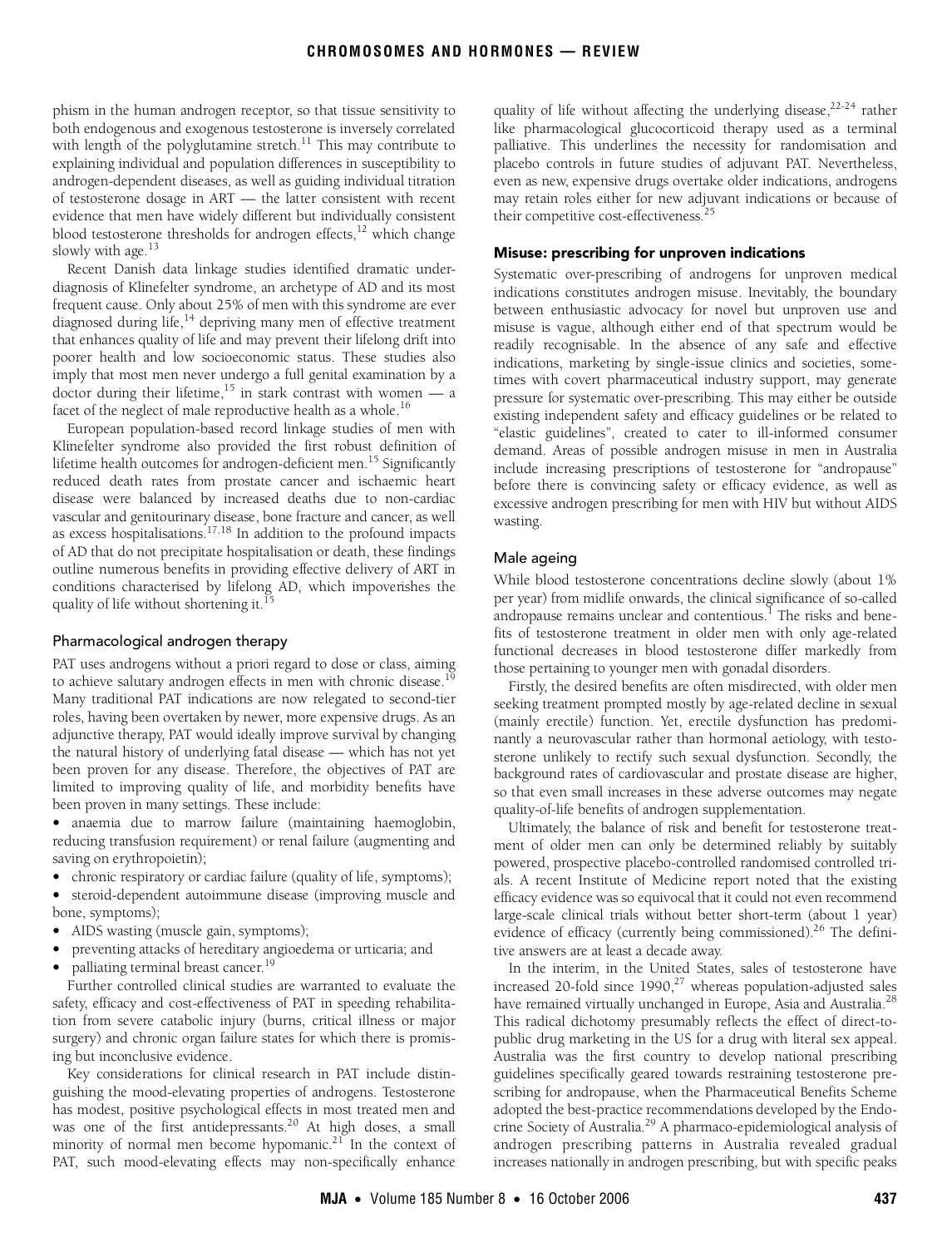related to promotional activities by industry and, more vividly, by a single-issue andropause clinic.<sup>28</sup> Restraining inflated expectations of androgens in male ageing is a challenge for public and professional education to strengthen the focus on prudent management and to reinforce reliance on evidence-based practice.

### Barriers to evidence

Distinguishing valid but unproven indications from unjustified or unsafe prescribing is made difficult by the formidable cost of the necessary, rigorous clinical trials geared primarily towards novel chemical entities. The post-Women's Health Initiative era mandates that newer indications for prolonged hormonal treatment be based on adequate long-term safety, so that important but infrequent adverse effects are not overlooked. Androgens are now relatively cheap, so there is little incentive for companies to undertake the costly clinical trials required for regulatory approval of new indications. As a result, many useful clinical applications of testosterone and androgens seem condemned to dwell in the limbo of off-label use, prone to misuse and possibly doing undetected harm when used with evidence-free enthusiasm.

When circumstances foster off-label mass marketing, this lucrative option may circumvent the need for high quality but costly evidence — there remains a crucial role for vigilance by nonconflicted medical professionals.

#### Abuse: non-medical use

Androgen ("anabolic steroid") abuse is the use of androgens, usually obtained illicitly and often used in massive doses, for non-medical purposes. Abusers may use any available androgens, including veterinary, illegally manufactured, stolen and counterfeit steroids, in often bizarre, high-dose regimens advocated by folkloric underground publications. An unfortunate Cold War legacy, androgen abuse originated in international elite sports that became a proxy battleground for East European countries to cheat their way to public relations victory over the West — a challenge soon reciprocated. Androgen abuse is primarily attractive in power sports where increased muscle mass leads to greater strength, roughly proportional to androgen dose even in eugonadal men, a fact long denied $30$ but proved by a seminal placebo-controlled study a decade ago. $31$ 

#### Abuse in sport

Androgen abuse in elite sports is policed by the World Anti-Doping Agency (WADA), which standardises sports doping tests internationally. The effectiveness of drug screening in competition is shown by the very low rate of positive tests (<2% of about 170 000 tests performed by 32 laboratories in 2004) on random testing at the Olympic Games and other major interna-

tional events. The most frequently detected drugs are androgens, with three (testosterone, nandrolone and stanozolol) accounting for about 80% of positive results in 2004. Testimony to the effectiveness of WADA screening to stamp out abuse of all marketed androgens are the discoveries since 2002 of three designer androgens (norbolethone,<sup>32</sup> tetrahydrogestrinone [THG],<sup>33</sup> and desoxymethyltestosterone  $[{\rm DMT}]^{34}$ ) purpose-manufactured

to evade WADA detection. These designer androgens are manufactured illegally in clandestine laboratories, with access to unpublished commercially confidential data from the 1960s allowing minor chemical modification of commercially available steroids to form potent androgens.<sup>35</sup> Once identified, effective detection methods are added so rapidly to routine screens that there is evidence of only one (THG) ever used in competition. Although requiring continued vigilance, the opportunities for androgen abuse in competition are virtually closed for athletes. Further elimination of androgen abuse from training by random out-of-competition testing is a formidable task still to be more fully developed.

A vision of the consequences of removing the WADA doping control regime is provided by the rampant androgen abuse in US baseball and football — national sports providing sufficient fame and fortune without an international dimension so they remain outside WADA jurisdiction. By tacitly accepting androgen abuse through failure to institute effective drug screening, these sports illustrate how androgen abuse would effectively become mandatory for elite athletes without effective policing. Responsible medical authorities cannot regard such a scenario as of no concern<sup>36</sup> in the light of the appalling health toll recorded from the one national doping program using systematic androgen abuse that has released its files $3$ 

#### Abuse in the wider community

From the epicentre of drug cheating in sport, androgen abuse has diffused to the wider community, where it has become an entrenched modality of drug abuse, predominantly a masculine form of cosmetic consumerism appealing to a narcissistic, body building subculture. In addition, a smaller group of security professionals such as police, security guards and bouncers seek occupationally useful intimidating muscularity and enhanced strength in cartoonish caricatures of muscle-bound hyper-masculinity. Androgen abuse is now widely entrenched as a low-level endemic among economically developed countries where an illicit trade in steroids is sustainable. Surveys of Australian high school students<sup>38</sup> indicate a prevalence about half that reported in the US,<sup>[39](#page-3-38)</sup> but levels of abuse among Australian secondary students remained stable over the  $1990s$ 

#### The doctor's role

In combating the communal problem of drug abuse, doctors can recognise, deter and avoid propagating androgen abuse. Doctors may identify androgen abuse in men who usually readily acknowledge intense, obsessive gym and exercise patterns and have tell-tale active truncal acne, often with additional features such as unusually prominent muscularity, testicular atrophy and gynaecomastia outside adolescence. Persistent suppression of blood luteinising hormone and follicle-stimulating hormone can confirm use of exogenous androgens, together with a low blood testosterone level indicating use of synthetic androgens. Recovery from prolonged testicular axis suppression can be lengthy (up to 12 months), but is eventually successful if exogenous androgens or human chorionic gonadotropin are not resumed in the interim. By themselves, medical professionals have limited scope to combat the societal phenomenon of androgen abuse, but must at least avoid perpetuating it by prescribing androgens without valid medical indications a practice deemed professional misconduct by several state medical boards. It is fortunate that the professional defeatism of drug legalisation has not gained momentum for androgens, as it would